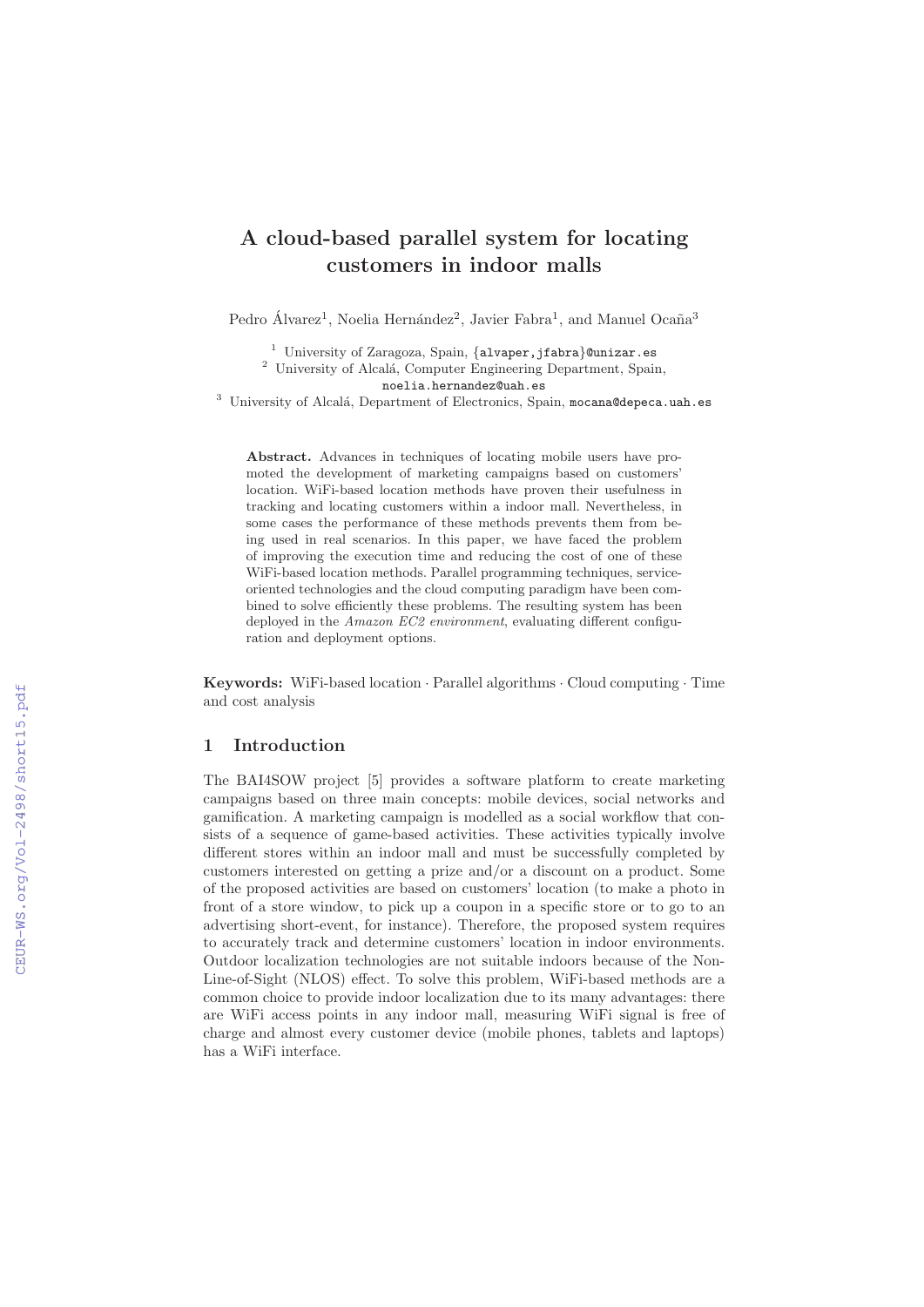### 2 P. Álvarez et al.

WiFi-based fingerprinting localization methods [6][4] require collecting WiFi measurements at different positions covering completely the target area. The cost in time and effort to collect the required measurements in wide areas, such as an indoor mall, is too high and, besides, these measurements must be periodically updated. To solve this problem, we designed an algorithm to estimate the WiFi signal at positions not site-surveyed during the training stage [3]. This method reduces the effort of collecting signal measurements and it has proved to be really useful to locate customers in this type of environments. Nevertheless, the computational cost of the method is too high to be used in wide areas, as is the case of indoor malls. Therefore, the location of the device can not be estimated in real time if the localization process is computed over a mobile device or a conventional computer. To be able to provide real-time positioning, the localization process has to be performed within a few seconds. To achieve this objective, in this paper we propose a new and efficient version of the location method based on the use of parallel programming techniques and the cloud computing paradigm. The functionality of the method is published by two Web-accessible services and deployed in the Amazon-EC2 Cloud environment. Different cloudbased deployments are evaluated to analyse the performance improvements of the proposal with respect to the original method.

The rest of the paper is organized as follows. The proposed localization method and the computational cost is described in Section 2. Section 3 and Section 4 detail the parallel service for user's location and how this service has been deployed in Amazon EC2, respectively. Finally, Section 5 presents the conclusions and future work.

# **2 A WiFi-based location method**

Figure 1 depicts the proposed method. As it is shown, it consists of two phases. First, a map of signal intensity is computed for each WiFi access point (AP). These maps are represented by large-sized matrices calculated from a set of training measurements. The proposed method uses Support Vector Regression (SVR) [2] to extrapolate the expected RSS (Received Signal Strength) at positions with no available data [3]. Second, the customer's location can be determined with a high degree of precision combining the computed maps and the RSS values recorded by the user's mobile device.

The main objective of this process is to obtain a high resolution localization system without the need of collecting training samples at a high number of positions. This way, the effort and time required to provide the localization system in wide environments can be reduced while increasing the localization resolution. To achieve this objective, during the training stage the training samples collected at discrete positions of the environment are used to infer the expected RSS at positions with no available measurements by using SVR. As a result, the localization system will be composed of a set of continuous reference surfaces that will contain the expected RSS at each coordinate of the environment. Each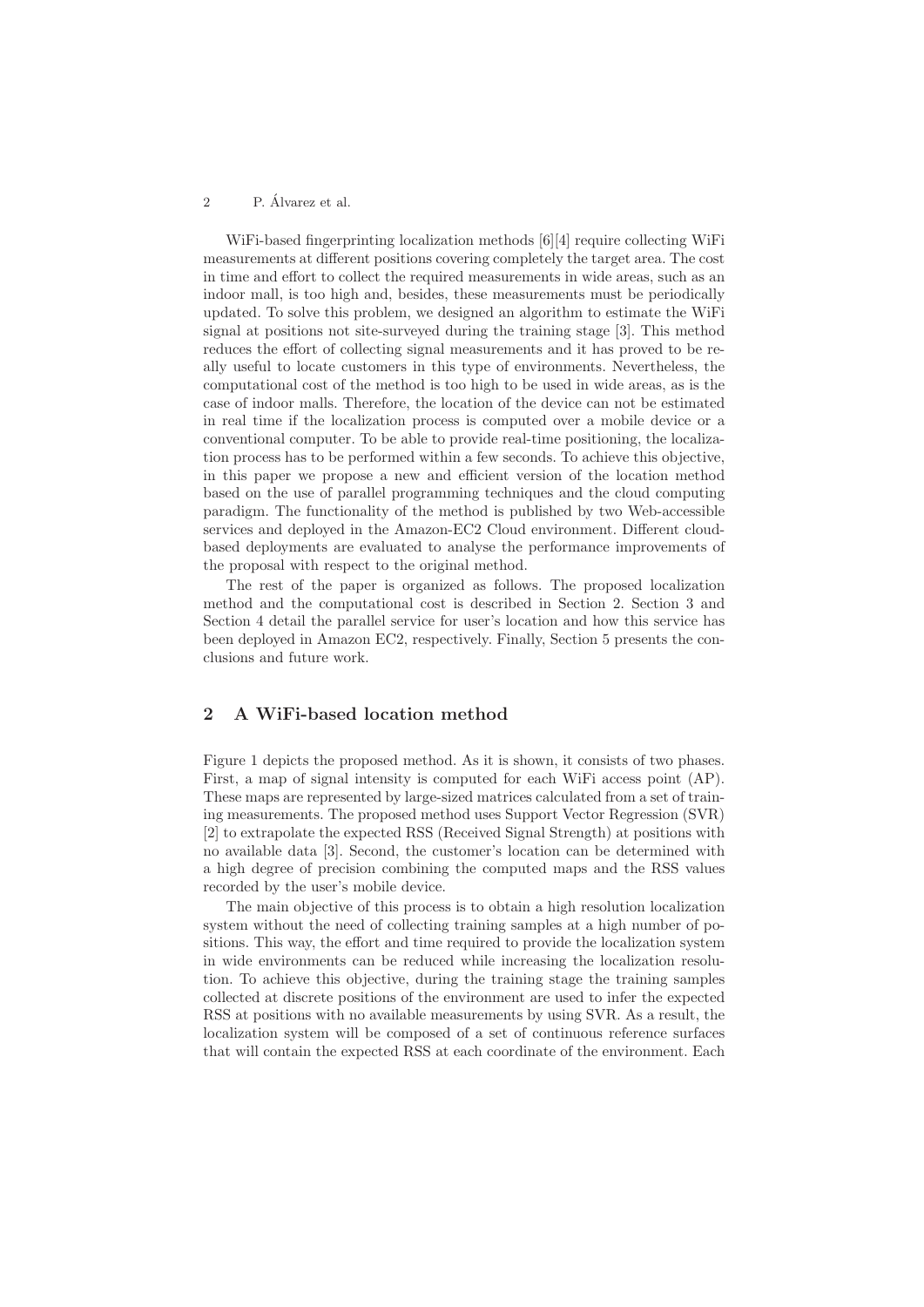

**Fig. 1.** General architecture of the system [3]

reference surface will correspond with the estimated RSS from a different AP (Access Point).

After that, during the localization stage, a new sample collected at an unknown position will be used to estimate the real location of the user's device. The RSS from each AP will be searched in the corresponding reference surface and a new sub-surface will be created by means of the assignation of scores to the coordinates of the environment depending on how similar is the collected RSS with the stored one. This way, the coordinate will obtain the maximum score (equal to one) if the RSS exactly matches the value stored in the corresponding surface and will be reduced accordingly to the difference between the measured and the stored values.

Once the sub-surfaces for all the APs are computed, they are summed up to obtain a resulting surface containing higher scores as the coordinates are more probable to be the real location of the device. However, as the complete surface could contain non-reachable areas by the users (e.g. storage rooms at shops), a mask is applied in order to remove the non-reachable areas. Therefore, the most probable location of the user's device will be the one with the highest score in the masked resulting surface.

It is important to highlight that the time required to process the continuous reference surfaces and to obtain the device location during the localization stage will depend on two variables chosen during the design of the localization system: the number of the APs and the resolution of the system.

In this paper, the experimental environment has been set up in a mediumsize indoor scenario (around  $2500m^2$ ). Although the use of cells with 15cm-side was proved to be the most effective [3], the environment has been divided into 1cm-side cells to evaluate the performance of the proposed system as is were tested in a bigger environment (equivalent to a  $562000m^2$  scenario divided in 15cm cells). All the detected APs (a total of 100) have been used to perform the localization. As a consequence, 100 surfaces composed of 25 millions of cells will be used by the localization method. With this configuration, the execution times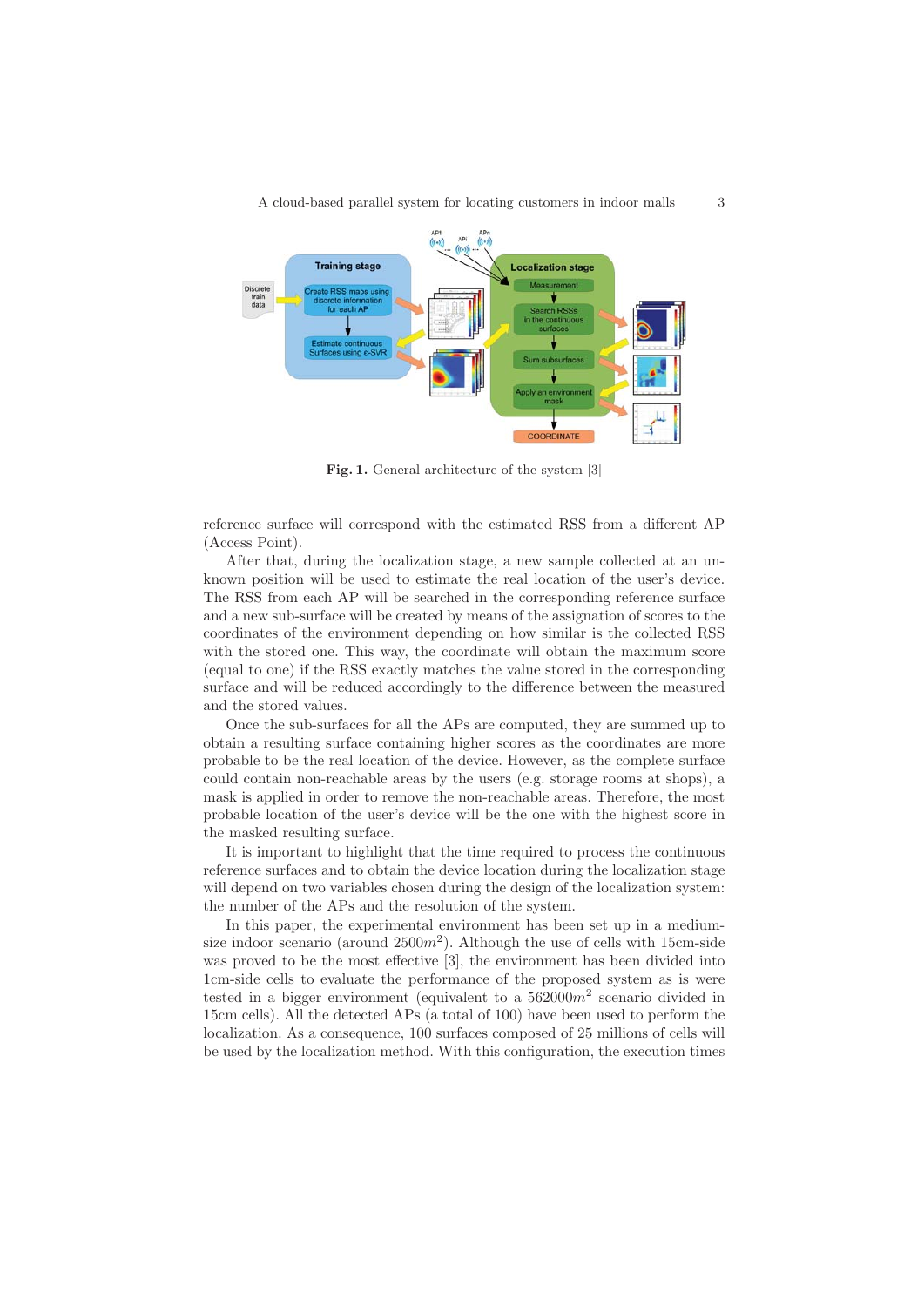4 P. Alvarez et al. ´

are 44.4 hours to compute all maps during the training stage and 325 seconds per location request. The experiments were conducted using a server with 8 Intel i7-4790K CPUs at 4.00GHz, a local SSD disk and 32GB of RAM.

These times must be improved to offer an efficient response from the point of view of BAI4SOW system, especially during the localization stage, as the solution must be able to locate hundreds of customers that are simultaneously participating in a marketing campaign. The proposed solution to solve this problem will be described in the following sections.

# **3 A parallel service for WiFi-based users location**

Two issues must be addressed to integrate the WiFi-based location method into the BAI4SOW system. On the one hand, the execution time of algorithms must be reduced to locate efficiently customers in a medium-size indoor mall. We propose the design and programming of a new parallel version of these algorithms. This new version is based on a master-worker architecture that can be executed in a concurrent or distributed execution environment. And, on the other hand, it is necessary that these new algorithms are deployed in high-performance computing resources while their functionality is easily accessible from BAI4SOW applications. For these reasons, we have decided to integrate them into RESTful Web services that will be executed in the *Amazon cloud* infrastructure.

In the following sections we detail the solutions proposed to overcome the two introduced issues.

### **3.1 A parallelization strategy based on the master-slave architecture**

In software engineering, a master-worker architecture is a high-level design pattern that facilitates the parallel execution of applications composed by a set of independent tasks. The pattern consists of two class of processes: a master and a pool of workers. The former is responsible of assigning tasks to workers and guaranteeing that all of them are correctly completed; whereas the workers simply execute the assigned tasks by returning the corresponding results to the master. This architectural model is highly scalable by increasing (or decreasing) the size of pool according to the execution requirements. It also facilitates the deployment of the solution in a distributed computing environment, such as in a cloud infrastructure, for instance.

The training and location algorithms can be programmed as a master-worker system. On the one hand, the process of creating a continuous reference surface is an independent task computed from RSS measures. Therefore, the generation of the different surfaces can be parallelized in order to accelerate the original solution. On the other hand, the location algorithm requires checking the sample of the customer's unknown position against to each of the reference surfaces. These checks are independent and, therefore, can be also programmed as parallel tasks.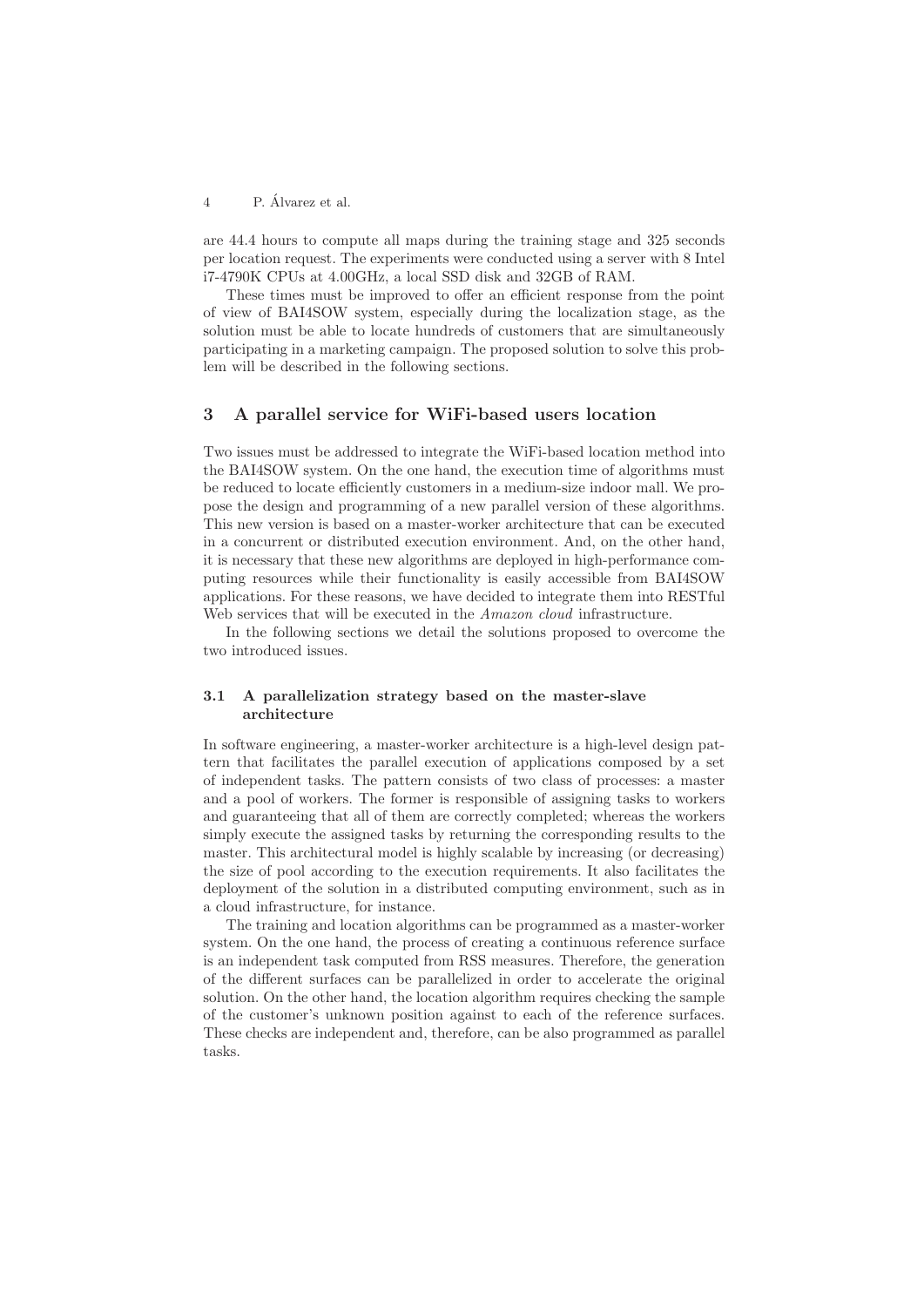

**Fig. 2.** An abstraction of the implemented master-worker architecture

The parallelization of these algorithms has consisted of two stages. Firstly, we have implemented a generic master-worker architecture that can be easily customized and reused for solving different problems. The architecture was developed using the Java programming language. Figure 2 shows an abstraction of the proposed architecture. The configuration file determines the number of workers and the IP addresses of the computing instances where they will be executed. On the other hand, the application file describes the set of tasks to be completed (task's identification, input parameters and output results, mainly). The master node uses the configuration data for deploying and managing the workers. Then, it assigns tasks to the workers so that they are always busy. Besides, the task's and workers' state are monitored in order to guarantee the fault tolerance of the system. On the other hand, the data involved in solving the problem are stored into a shared database. This reduces the data transfers among the processes.

The second stage of the parallelization consists of dividing the original algorithms in a set of independent tasks than can be executed in parallel. Loop-level parallelization techniques has been applied to code the new version of both algorithms. Besides, all the MATLAB code used to create and process the reference surfaces has been converted to Octave code. This decision is based on economic criteria: running MATLAB code in cloud instances represents an additional cost because of the licences required.

#### **3.2 Parallel algorithms as RESTful services executed on the cloud**

Once the algorithms have been parallelized, the goal is to make them accessible to BAI4SOW applications. We decided to integrate them into two RESTful Web services that were published as part of the BAI4SOW infrastructure. This approach allows any application connected to the network to make use of them.

Figure 3 shows the cloud-based implementation of the system. The Surface Creation Service (SCS) provides operations to submit training measures and compute the corresponding continuous reference surfaces. The master-worker version of the corresponding algorithm has been integrated into the logic of the service and it has been deployed into the *Amazon EC2 infrastructure*. The flexibility of the master-worker architecture allows us to deploy the service over a concurrent environment (using an only virtual instance that has a high number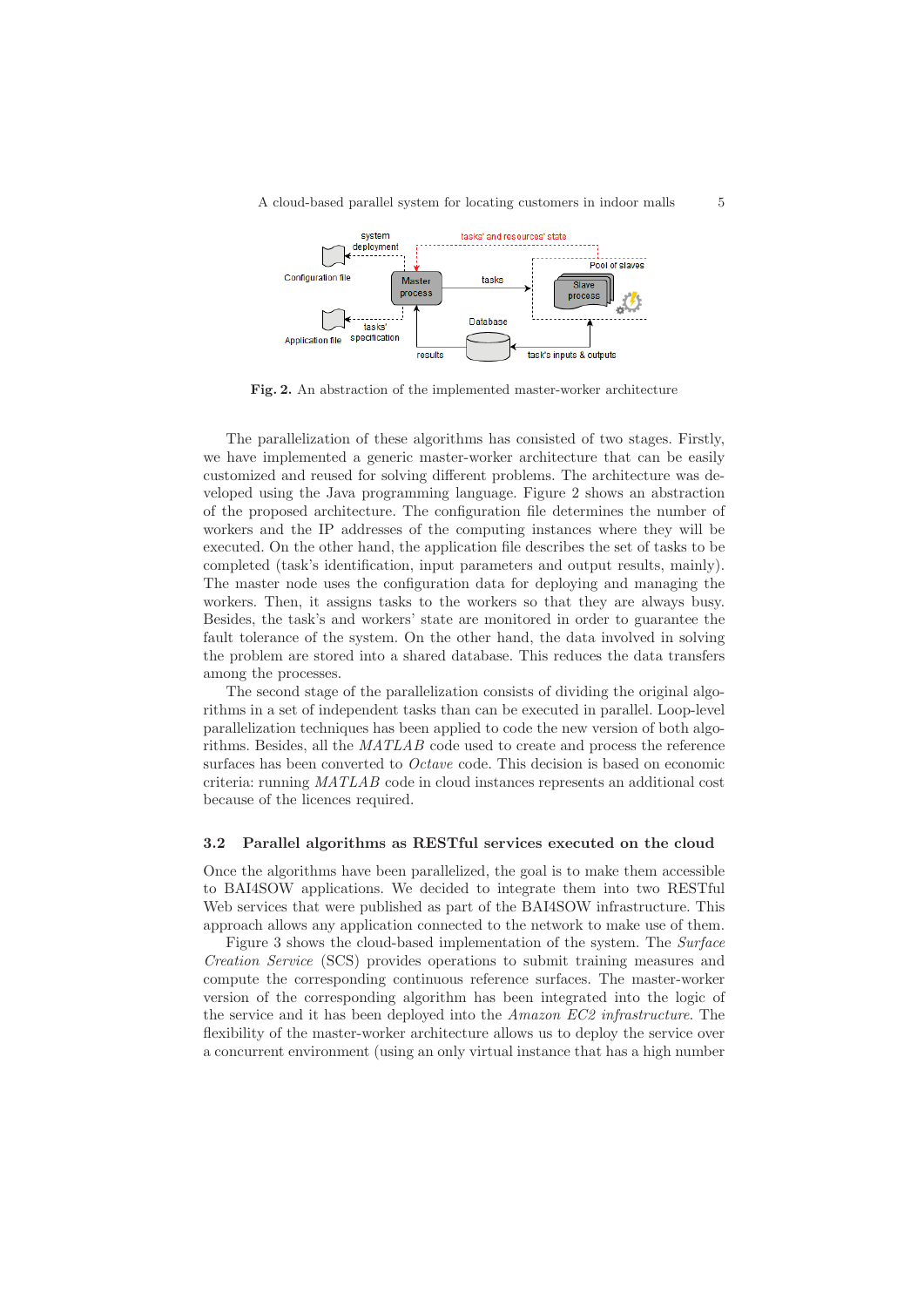#### $6$  P. Álvarez et al.



**Fig. 3.** Cloud-based architectural solution

of CPU cores) or a distributed environment (using a pool of virtual instances). In both cases the data are stored into the Amazon S3 service.

On the other hand, the Location Service (LS) offers functionality to estimate users' location. RSS samples measured by the user's mobile are aggregated and sent to the service as input parameters. These are processed by the masterworker version of the location algorithm which checks them against the reference surfaces previously computed (therefore, the *Amazon S3* storage is shared by both services). Finally, the service can be also deployed over a concurrent or distributed environment.

Because the services are deployed in the cloud it is necessary to select the computing resources to be provisioned according to the BAI4SOW applications' requirements. The execution times and costs are briefly analysed and discussed in the following section.

# **4 Time and cost analysis for deploying the services in the Amazon EC2**

In this evaluation an user has freely walked in the environment described in Section 2. During the walk, the user's mobile has measured 300 RSS values in different positions and a location request has been sent for each of these values to determine her/his location. Previously, 100 reference surfaces with an accuracy of 1 centimetre were computed to be used by the location method.

In this scenario we are interested in configuring different service deployments in the Amazon EC2 cloud and comparing their execution times and costs. Some decisions related to the provisioning of resources are based on our experience in the deployment of cloud-based systems [1]. The goal is to evaluate the time and cost of creating the surfaces  $(Phase<sub>1</sub>)$ , responding all the location requests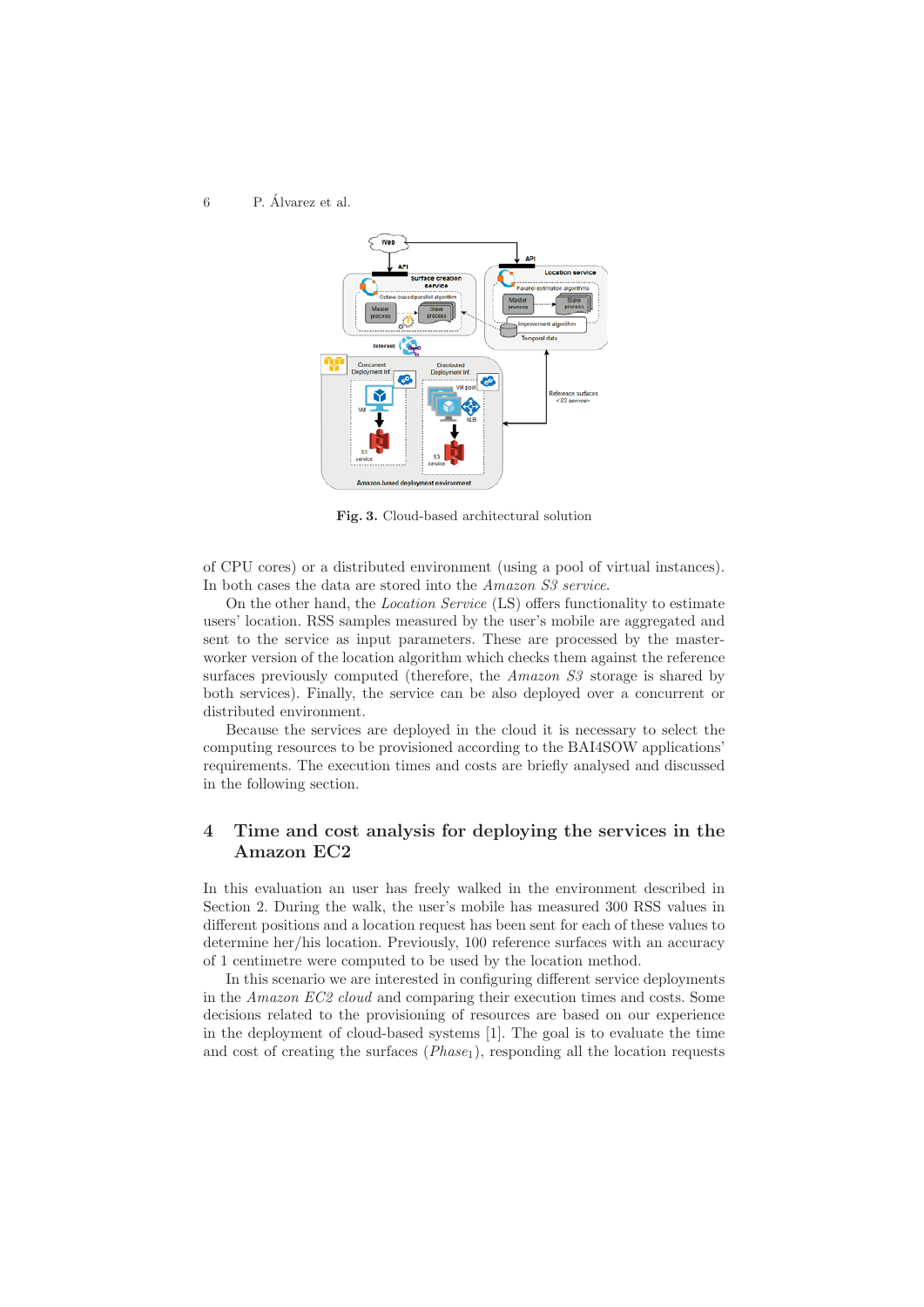$(Phase<sub>2</sub>)$ , and completing the experiment for each of the proposed deployments. In the case of  $Phase_2$ , the time per request can be calculated by dividing  $Time$  $Phase<sub>2</sub>$  by 300. We have solved the experiment executing the sequential version of algorithms in a server with 8 Intel cores i7-4790K CPUs at 4.00GHz and 32GB of RAM. The overall execution time was 44.4 hours, and the experiment had no costs.

**Table 1.** Time and cost evaluation

|                         |     |      |      |        | $ EC2 \text{ Instante}  \text{Cores}  \text{Memory } (Gb)  \text{Cost/hour } (\epsilon)  \text{Time Phase}_1 \text{ (min)}   \text{Time Phase}_2 \text{ (min)}   \text{Total time } (h)  \text{Total cost } (\epsilon)$ |      |       |
|-------------------------|-----|------|------|--------|-------------------------------------------------------------------------------------------------------------------------------------------------------------------------------------------------------------------------|------|-------|
| Sequential              | 8   | 32   |      | 1085.2 | 1579.1                                                                                                                                                                                                                  | 44.4 |       |
| Concurrent deployments  |     |      |      |        |                                                                                                                                                                                                                         |      |       |
| 1. r4. x large          | 4   | 13.5 | 0.24 | ۰      | ۰                                                                                                                                                                                                                       |      | ۰     |
| 1. r4.2x large          | 8   | 27   | 0.48 | 165.9  | 640                                                                                                                                                                                                                     | 13.4 | 8.17  |
| 1. r4.4x large          | 16  | 53   | 0.95 | 166.2  | 326                                                                                                                                                                                                                     | 8.2  | 10    |
| 1. r4.8x large          | 32  | 99   | 1.9  | 85.8   | 163.5                                                                                                                                                                                                                   | 4.2  | 10.95 |
| Distributed deployments |     |      |      |        |                                                                                                                                                                                                                         |      |       |
| 3. r4.8x large          | 96  | 99   | 5.7  | 29     | 63.4                                                                                                                                                                                                                    | 1.5  | 12.85 |
| 6. r4.8x large          | 192 | 99   | 11.4 | 15,9   | 31.9                                                                                                                                                                                                                    | 0.8  | 12.85 |

Table 1 shows the execution times of the parallel algorithms by considering different deployments in the Amazon EC2 infrastructure. First, different models of R4 virtual instances have been hired following an on-demand schema in order to evaluate a concurrent deployment. These instances are optimized for memoryintensive applications, and they can offer a good performance for this type of processing problems. The number of cores and the memory of these instances are specified in the second and third columns of Table 1, respectively. As it is shown, the  $r_4$  xlarge instance suffered memory problems and the experiment was not successfully completed. The other three  $R_4$  instance models execute correctly the experiment and present a linear speedup according to the number of available cores. The best execution time was achieved by the  $r\lambda$ . Sxlarge instance (4.2 hours) which improves an order of magnitude the time of the sequential version (44.4 hours). On the other hand, the cost of experiments (column Total cost) considers the costs of computing resources and of storing the data into the Amazon S3 service. The former is calculated multiplying the cost per hour of the selected instances (column  $Cost/hour$ ) by the total execution time (column Total time); whereas, the second is the same in all the deployments (the size of involved data is around 66Gb and the storage price is  $0.022 \in G/G$  for the first 50TB/month). As a conclusion, the cost of these instances is proportional to the number of cores and, therefore, the total cost of experiment is very similar for all the concurrent deployments.

On the other hand, we have provisioned and configured two different distributed environments as well. These environments are composed by a pool of three and six  $r\lambda$ . *Sxlarge* instances, respectively. Let us to remark that the workers are now distributed between the cores of the different instances. Therefore, a maximum of 95/191 workers may be running simultaneously on the provisioned instances (the other core is occupied by the master). The total execution time